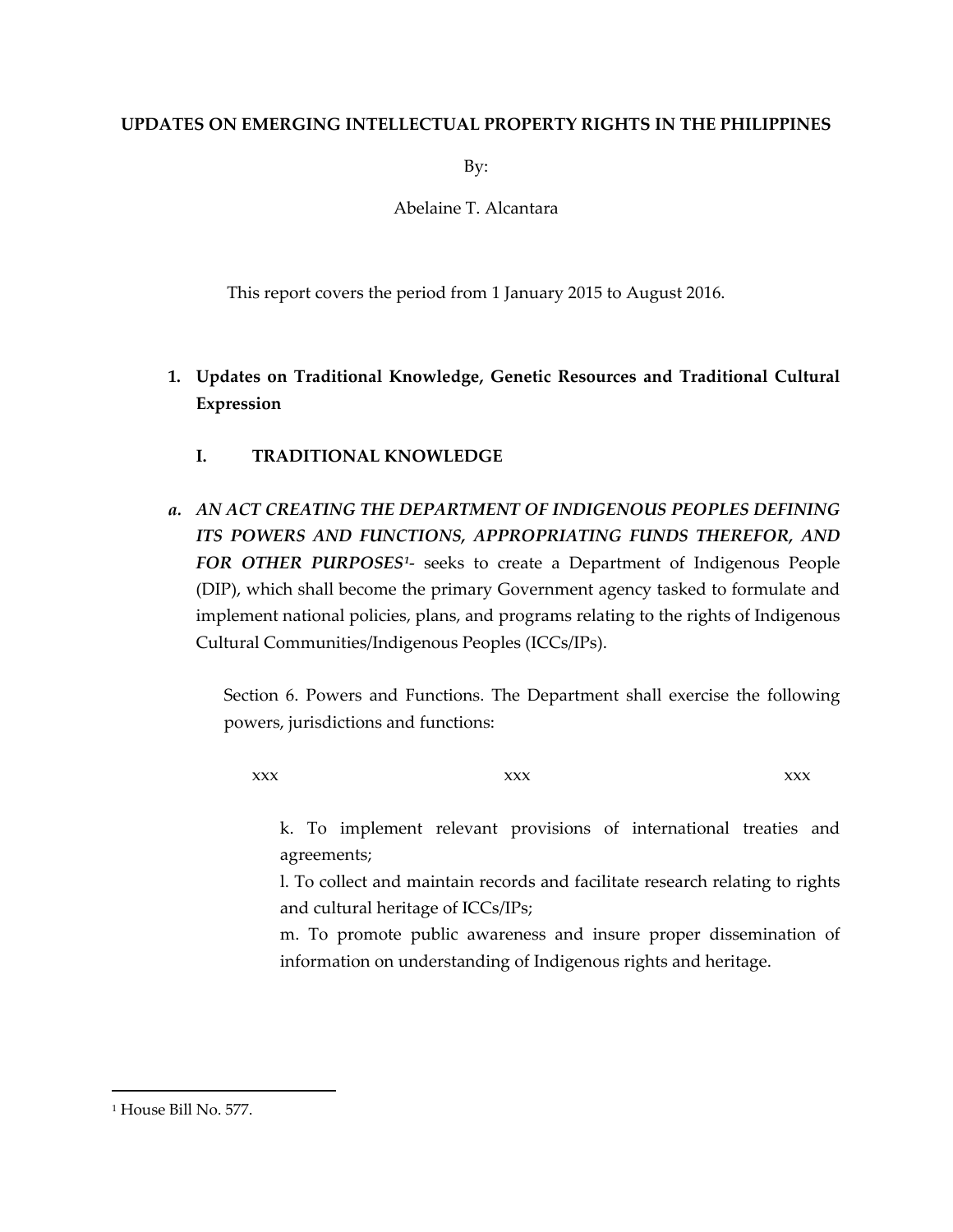# b. *Philippines, DOST hosted APEC Workshop on the Development of Herbal Medicine Database in Asia Pacific Region[2](#page-1-0)*

The Philippines, through the Department of Science and Technology (DOST)- Philippine Council for Health Research and Development (PCHRD), hosted the Asia-Pacific Economic Cooperation (APEC) Workshop on the Development of Herbal Medicine Database in Asia Pacific Region on 28 to 29 June 2016 at Hotel Jen Manila.

The two-day workshop discussed strategies on establishing a Herbal Medicine Portal in the Asia Pacific region, which was proposed and supported during the 2014 and 2015 APEC Policy Partnership on Science, Technology and Innovation (APEC-PPSTI) meetings in China and Philippines respectively.

The creation of an internet-based portal of scientifically-validated herbal medicine information hopes to improve access to information on herbal medicine in the Asia Pacific and identify areas of research on herbal medicine which can be a basis for research collaboration.

The Herbal Medicine Database will also help in establishing a network of researchers and information providers working on herbal medicine in Asia Pacific.

## **II. GENETIC RESOURCES**

*a. AN ACT INSTITUTING REFORMS IN THE EXISTING POLICY ON ACCESS AND BENEFIT-SHARING FROM THE UTILIZATION OF PHILIPPINE GENETIC RESOURCES AND FOR OTHER PURPOSES[3](#page-1-1)*- the proposed measure ensures that the customary laws as well as the community protocols of indigenous and local communities, where available, will also be taken into account in discussions relating to the access and benefit-sharing from the utilization of indigenous knowledge systems and practices including the associated traditional knowledge of the genetic resources.

The relevant provisions are:

<span id="page-1-0"></span><sup>2</sup> [http://www.pchrd.dost.gov.ph/index.php/news/5464-philippines-dost-to-host-apec-workshop-on-the](http://www.pchrd.dost.gov.ph/index.php/news/5464-philippines-dost-to-host-apec-workshop-on-the-development-of-herbal-medicine-database-in-asia-pacific-region)[development-of-herbal-medicine-database-in-asia-pacific-region](http://www.pchrd.dost.gov.ph/index.php/news/5464-philippines-dost-to-host-apec-workshop-on-the-development-of-herbal-medicine-database-in-asia-pacific-region)

<span id="page-1-1"></span><sup>&</sup>lt;sup>3</sup> House Bill No.2163.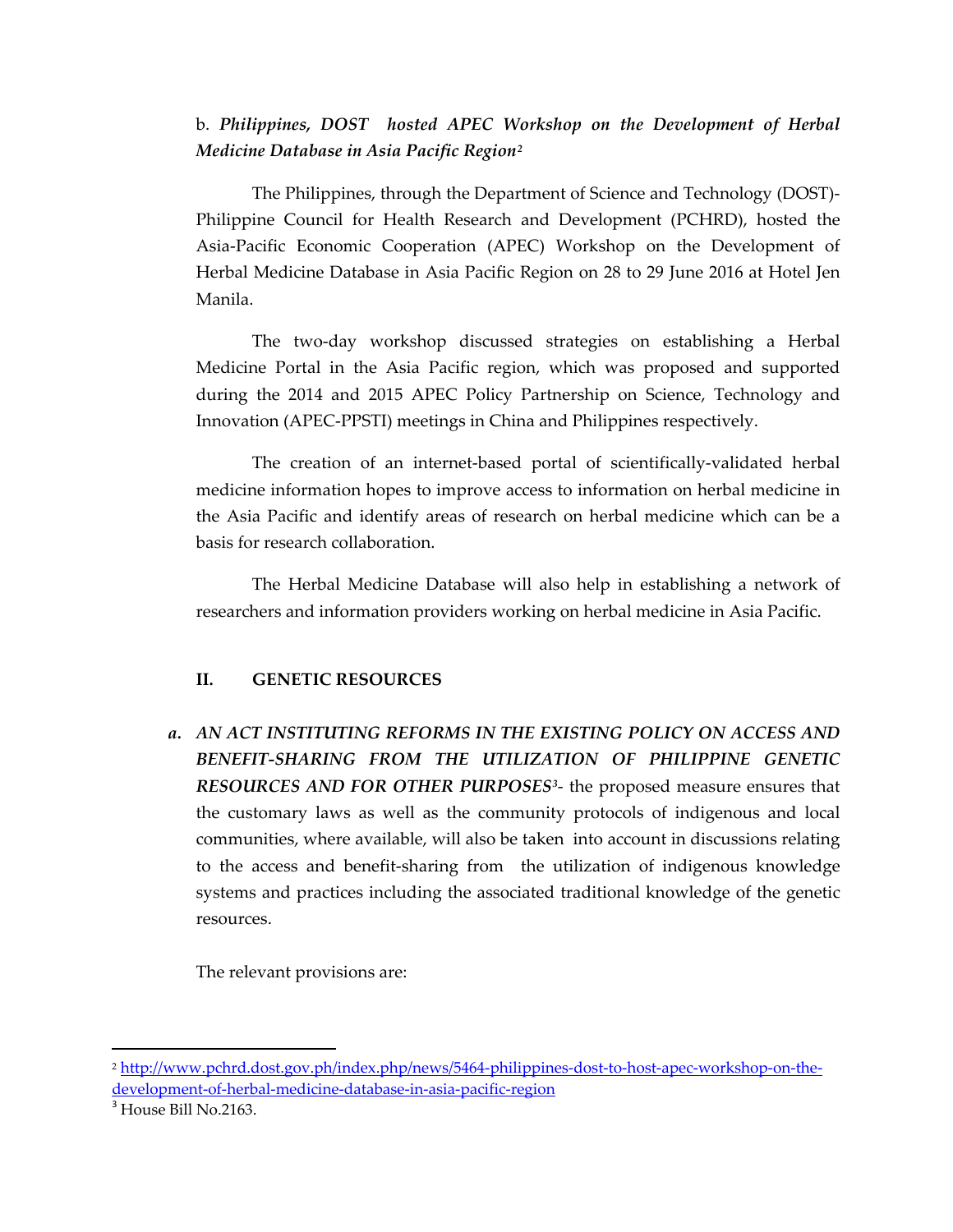SECTION 5. ACCESS TO GENETIC RESOURCES – The existing policies on access to genetic resources as currently implemented by the appropriate government agencies under Republic Act 9147 shall continue to exist and be implemented for all purposes; however, to facilitate harmonization of these policies with the Nagoya Protocol, the following shall also be implemented:

- (a) Any existing Philippine government agency requiring prior informed consent before access to genetic resources is granted shall provide for the issuance at the time of access an evidence of the decision to grant prior informed consent and the establishment of the mutually agreed terms or the agreement relating to access and benefit-sharing involving the genetic resource. These agencies shall also take administrative and policy measures to notify the Access and Benefit-Sharing (ABS) Clearing-house of the United Nations Convention on Biological Diversity of such issuances;
- (b) Any mutually agreed terms or agreement relating to access and benefitsharing involving the genetic resource established between the agency or community concerned shall provide for clear provisions on third-party use including the change of intent relating to the utilization of this genetic resource from its non-commercial or scientific stage; any existing implementing regulations of existing agencies for this purpose shall be amended and updated accordingly.

xxx xxx xxx xxx xxx

SECTION 8. MATTERS RELATING TO THE UTILIZATION OF ASSOCIATED TRADITIONAL KNOWLEDGE ASSOCIATED WITH GENETIC RESOURCES – Whenever the indigenous knowledge associated with genetic resources of indigenous and local communities are utilized, the following shall be implemented by the appropriate agencies, particularly the National Commission on Indigenous Peoples, the Palawan Council for Sustainable Development as well as the Philippine Institute for Traditional and Alternative Health Care:

(a) The customary laws as well as the community protocols of indigenous and local communities, where available, will apply at first stance, in matters relating to access and benefit-sharing from the utilization of indigenous knowledge systems and practices including the traditional knowledge associated with genetic resources;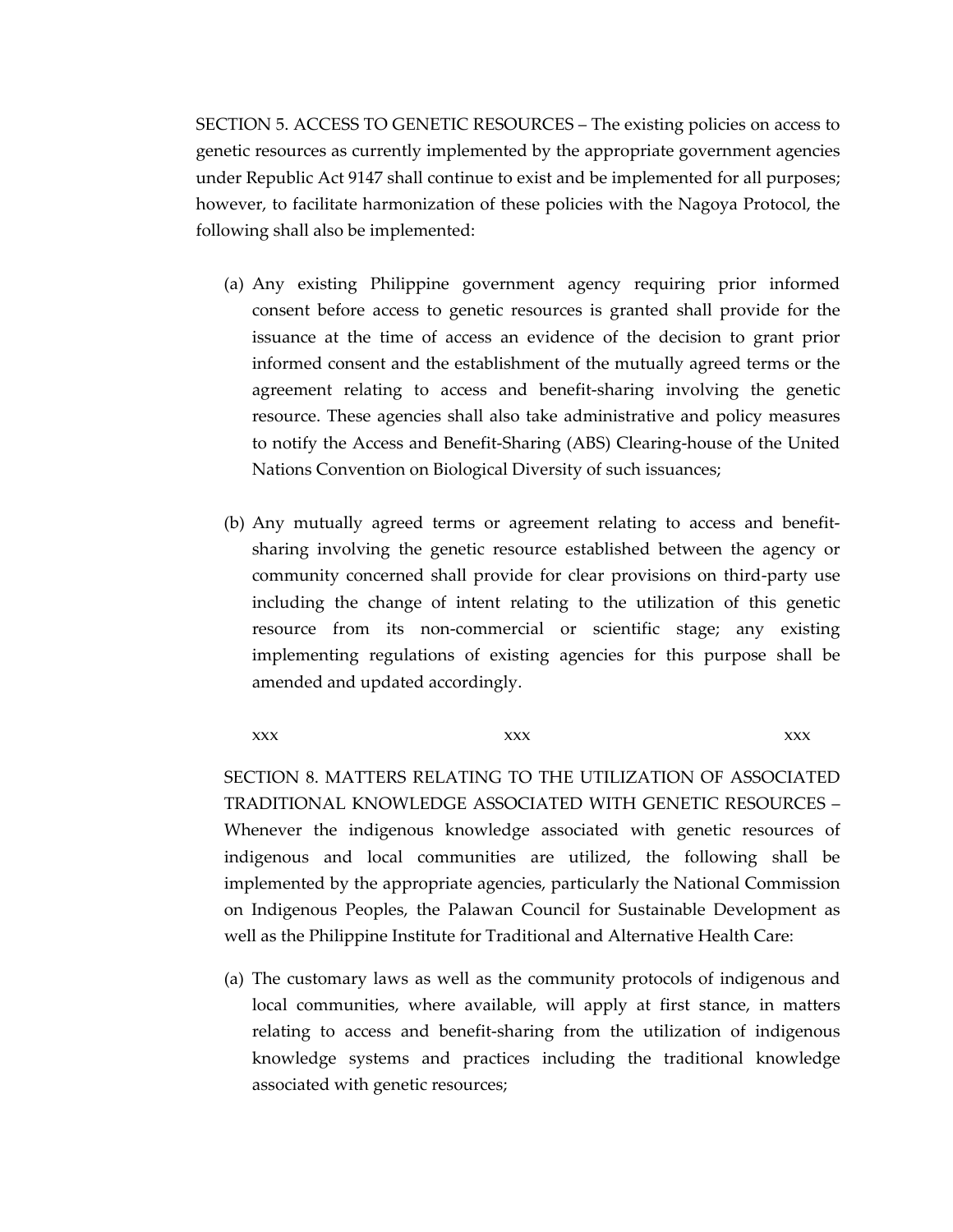- (b) Establishment of mechanisms with the effective participation of indigenous and local communities to inform users of their obligations as relates to the utilization of indigenous knowledge systems and practices including traditional knowledge associated with genetic resources;
- (c) Establishment of mechanisms to indigenous and local communities to develop their own community protocols, minimum requirements for mutually agreed terms and model contractual clauses;
- (d) The customary use of indigenous knowledge systems and practices including traditional knowledge associated with genetic resources by the indigenous and local communities themselves shall continue to be respected; this principle will not be recognized if asserted by non-indigenous and local communities.

xxx xxx xxx xxx xxx

SECTION 10. SPECIAL MANDATES OF IDENTIFIED AGENCIES – The following mandates of existing agencies are hereby reinforced to enable them to assist in the implementation of this Act:

xxx xxx xxx xxx xxx

(d) The National Plant Genetic Resource Laboratory – Sec.1 of Presidential Decree 729, as amended by Presidential Decree 1046-a, is hereby further amended as follows:

> "(c) To systematically collect, introduce, preserve and maintain a germplasm bank of important and potentially useful agricultural crops AND TO ESTABLISH A SYSTEM OF CHECKPOINTS TO GENERATE INFORMATION CONCERNING THE UTILIZATION OF THE GENETIC RESOURCE TAKING INTO ACCOUNT THE STANDARD MATERIAL TRANSFER AGREEMENT SYSTEM UNDER THE INTERNATIONAL TREATY ON PLANT GENETIC RESOURCES FOR FOOD AND AGRICULTURE.

(e) The Philippine Institute for Traditional and Alternative Health Care there is hereby inserted the following provision, to be known as Sec.12-A, in Republic Act 8423, to implement Art. 2 of the Act, to read as follows: "SEC. 12-A – RECOGNITION OF BASIC RIGHTS OF INDIGENOUS SOCIETIES, ALSO KNOWN AS INDIGENOUS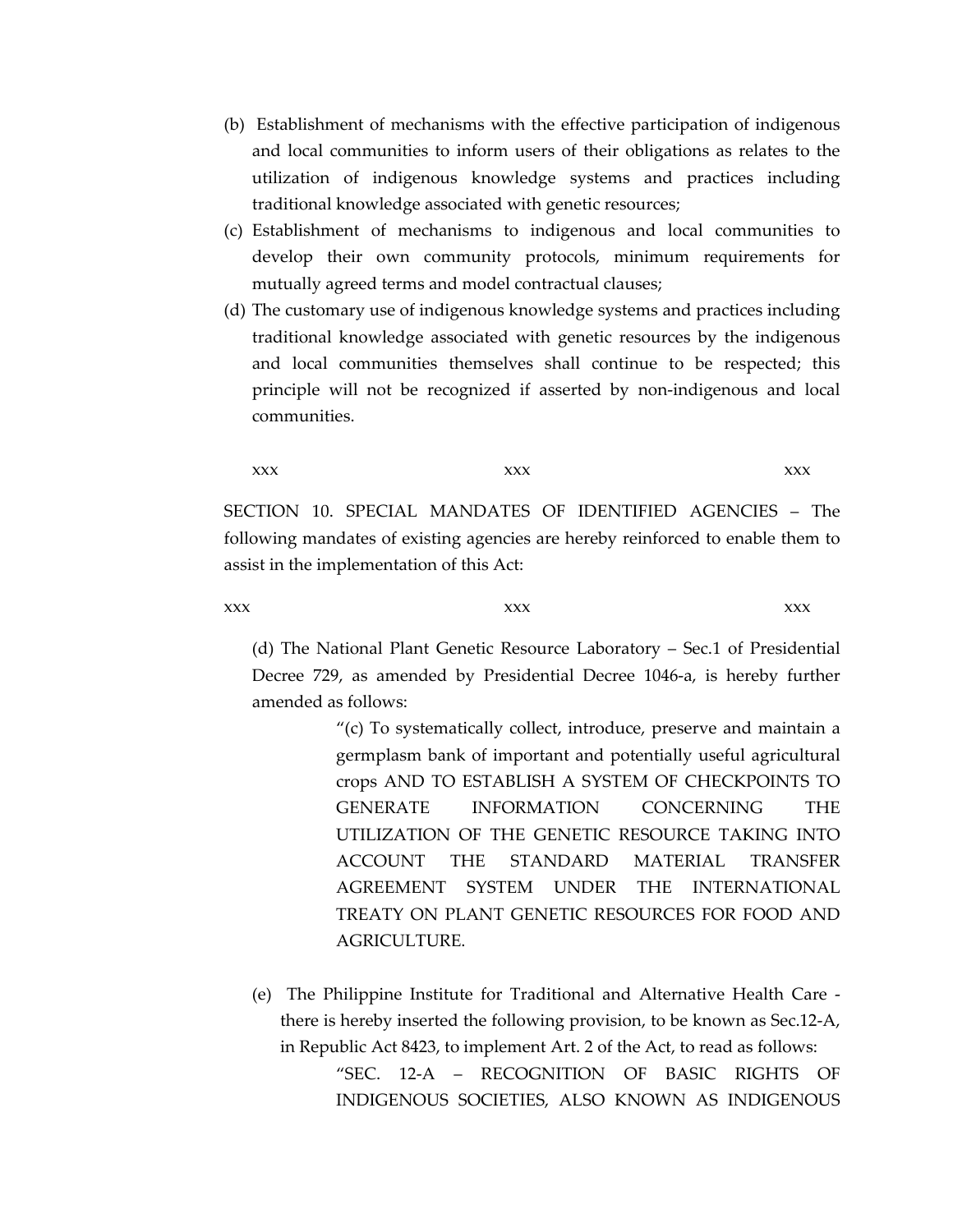CULTURAL COMMUNITIES UNDER REPUBLIC ACT 8371, OR LOCAL COMMUNITIES, IF THEY DO NOT COME UNDER THE DEFINITION OF SUCH INDIGENOUS CULTURAL COMMUNITIES UNDER EPUBLIC ACT 8371,

- (1) THE RIGHT OF OWNERSHIP BY INDIGENOUS SOCIETIES OVER THEIR KNOWLEDGE OF TRADITIONAL MEDICINE;
- (2) THE RIGHT OF THESE INDIGENOUS SOCIETIES TO REQUIRE THE USERS TO ACKNOWLEDGE WHERE THE USERS GOT THE MATERIALS THE USERS ARE UTILIZING AND TO GET SOME SHARE OF BENEFITS, PARTICULARLY OF A FINANCIAL NATURE, FROM ANY OF THE COMMERCIAL USES OF THIS KNOWLEDGE OF TRADITIONAL MEDICINE; AND
- (3) THE RIGHT TO REQUIRE AUTHORIZATION FOR ANY COMMERCIAL USE OF THE TRADITIONAL MEDICINE FROM THE CONCERNED INDIGENOUS SOCIETIES"

## *b. Genetically engineered rice with high levels of iron and zinc is developed[4](#page-4-0)*

A transdisciplinary group of scientists has succeeded in increasing iron (Fe) and zinc (Zn) levels in rice through biofortification—a breakthrough in the global fight against micronutrient deficiency or "hidden hunger." Their research was recently published in Nature's Scientific Reports.

According to the World Health Organization, Fe deficiency is the most pervasive form of malnutrition and a leading cause of anemia in women and children. Zn deficiency causes stunting and has serious consequences for health, particularly during childhood.

The researchers, who represent institutions in the Philippines, Colombia, Indonesia, USA, Australia, and Japan, have found proof of concept in confined field trials for increasing Fe and Zn levels in rice without a yield penalty or a change in

<span id="page-4-0"></span><sup>4</sup> <http://ricetoday.irri.org/genetically-engineered-rice-with-high-levels-of-iron-and-zinc-is-developed/>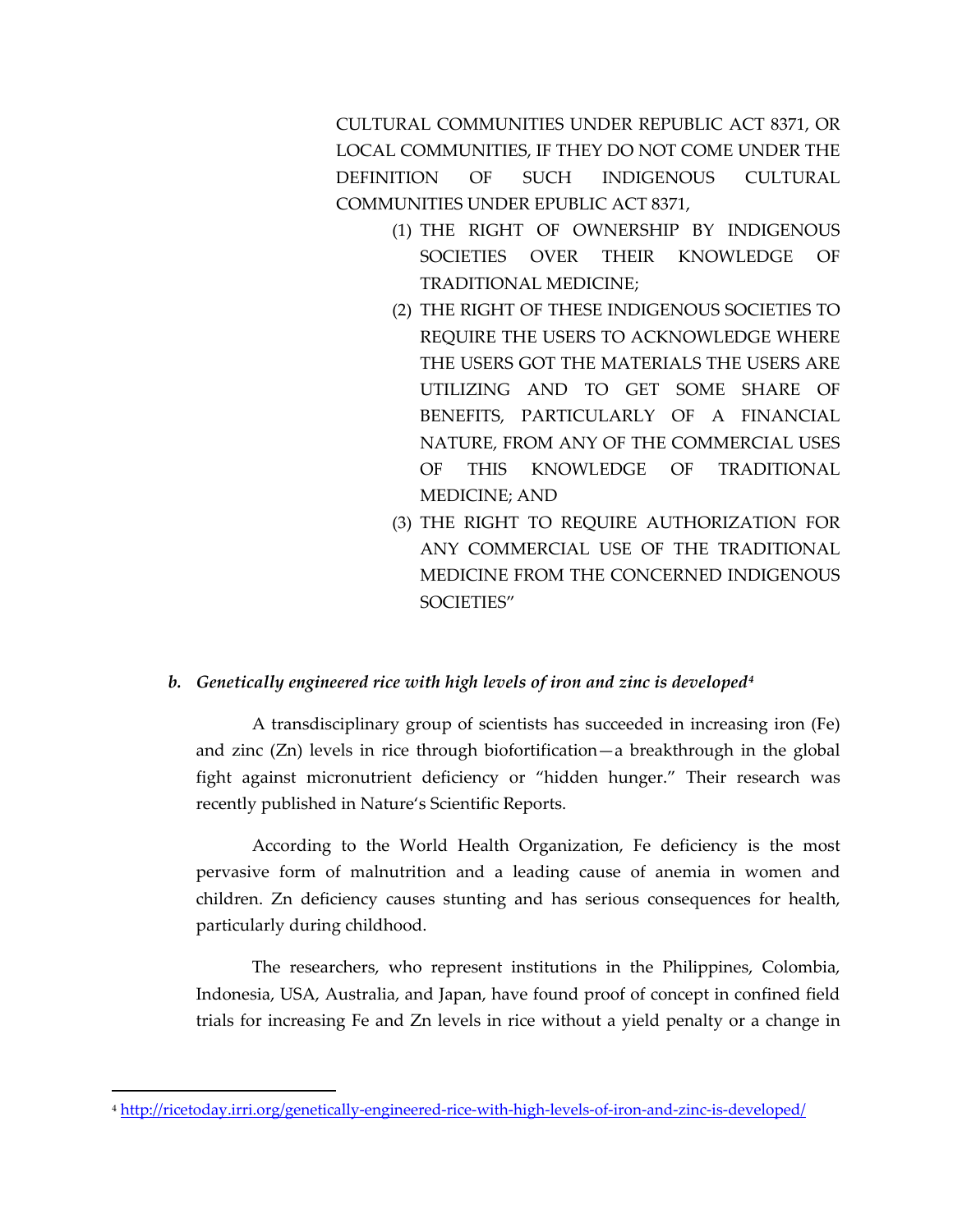grain quality. This development, a result of research funded by HarvestPlus, could potentially help several nations reach nutritional targets for Fe and Zn.

#### *c. Genetic makeup of thousands of rice varieties placed in global seed data pool[5](#page-5-0)*

Genome sequences of more than 3,000 rice varieties have been placed with the International Treaty on Plant Genetic Resources for Food and Agriculture (ITPGRFA) by the world's leading rice research institute in a move boosting plans to set up a global data exchange system for crop genetic resources.

The Philippines-based International Rice Research Institute (IRRI) and the Treaty (ITPGRFA) made the announcement at the 6th session of the Governing Body of the FAO-based 136-member nation plant treaty that held in Rome.

Around the world governments and organizations are storing genetic material in seed banks, but without one single gateway to genetic resource data, it is very difficult for researchers and plant breeders to know what is held where and what genetic resources are contained in the seeds.

#### *d. German envoy helps open new seed processing lab at IRRI[6](#page-5-1)*

A new seed laboratory has opened at the International Rice Research Institute (IRRI). It will increase the capacity and speed at which seeds are prepared for entry into the International Rice Genebank, where the germplasm of more than 127,000 rice varieties from around the world are kept for conservation, scientific research, and breeding purposes.

#### e. *Big data on 3,000 rice genomes available on the Amazon Web Services (AWS) Cloud[7](#page-5-2)*

The International Rice Genebank of the T.T. Chang Genetic Resources Center at the International Rice Research Institute (IRRI) in the Philippines contains more than 127,000 rice varieties and accessions from all over the world. These accessions hold a virtually untapped reservoir of genes/traits that can be used to make rice cultivation more sustainable, with a smaller environmental footprint. Traits targeted for improvement include higher nutritional quality; tolerance of pests, diseases, and environmental stresses, such as flood and drought; and reduced greenhouse gas emissions.

<span id="page-5-0"></span><sup>5</sup> <http://ricetoday.irri.org/genetic-makeup-of-thousands-of-rice-varieties-placed-in-global-seed-data-pool/>

<span id="page-5-1"></span><sup>6</sup> <http://irri.org/news/media-releases/german-envoy-helps-open-new-seed-processing-lab-at-irri>

<span id="page-5-2"></span><sup>7</sup> <http://irri.org/news/media-releases/big-data-on-3-000-rice-genomes-available-on-the-aws-cloud>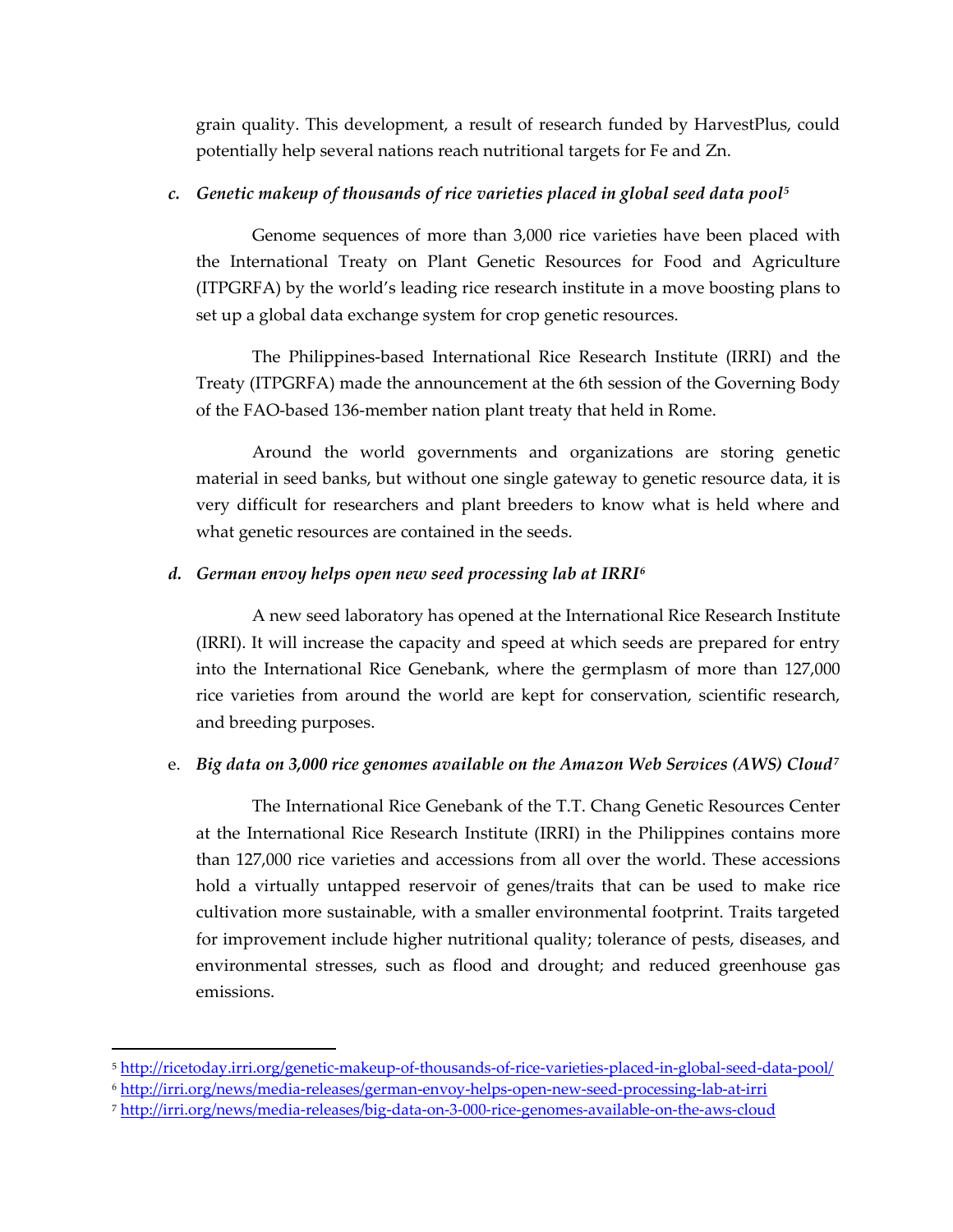Three research institutions—the Chinese Academy of Agricultural Sciences (CAAS), the Beijing Genomics Institute (BGI) Shenzhen, and IRRI—collaborated to sequence the genomes of 3,024 rice varieties and lines housed in the IRRI (82%) and the CAAS (18%) genebanks. The sequencing and initial analysis was funded by grants from the Bill & Melinda Gates Foundation and the Chinese Ministry of Science and Technology. This dataset contains millions of genomic sequences from a diverse set of rice varieties that, when combined with phenotyping observations, gene expression, and other information, provides an important step in establishing gene-trait associations, building predictive models, and applying these models to breeding.

Through funding from the Global Rice Science Partnership, the 3,024 genomes were re-analyzed against five popular varieties that represent the three main subgroups of cultivated rice—indica, japonica, and aus. This new 3K RGP data analysis set is massive at 120 terabytes, which is well beyond the computing capacities of most research institutions. However, these new results are now publicly available online, as an Amazon Web Services (AWS) Public Data Set. Accessing the data is free, and use is governed by the stipulations for data analysts and users from the Toronto Statement.

## *f. Philippines: IRRI and partners launch Heirloom Rice Project in North Cotabato[8](#page-6-0)*

The International Rice Research Institute (IRRI), Philippine Rice Research Institute (PhilRice), Department of Agriculture (DA), and the University of Southern Mindanao (USM) launched the Heirloom Rice Project North Cotabato at a two-day workshop in Davao City on 13-14 January 2015. The project was formally opened with the ceremonial signing of a memorandum of agreement with representatives from the North Cotabato provincial government and the municipalities of Alamada and Banisilan. Located in the southern part of the Philippines, the province is home to several heirloom rice varieties including Dinorado, Kasagpi, Azucena, Hinumay, and Awot.

The Heirloom Rice Project, initially started in the Cordillera Administrative Region (CAR) in Northern Luzon in March 2014, aims to enhance the productivity and enrich the legacy of heirloom or traditional rice through empowered communities in unfavorable rice-based ecosystems through varietal development to market linkages.

<span id="page-6-0"></span><sup>8</sup> [http://asia.ifad.org/en\\_GB/web/cure/home/-/news/10865/work-tools](http://asia.ifad.org/en_GB/web/cure/home/-/news/10865/work-tools)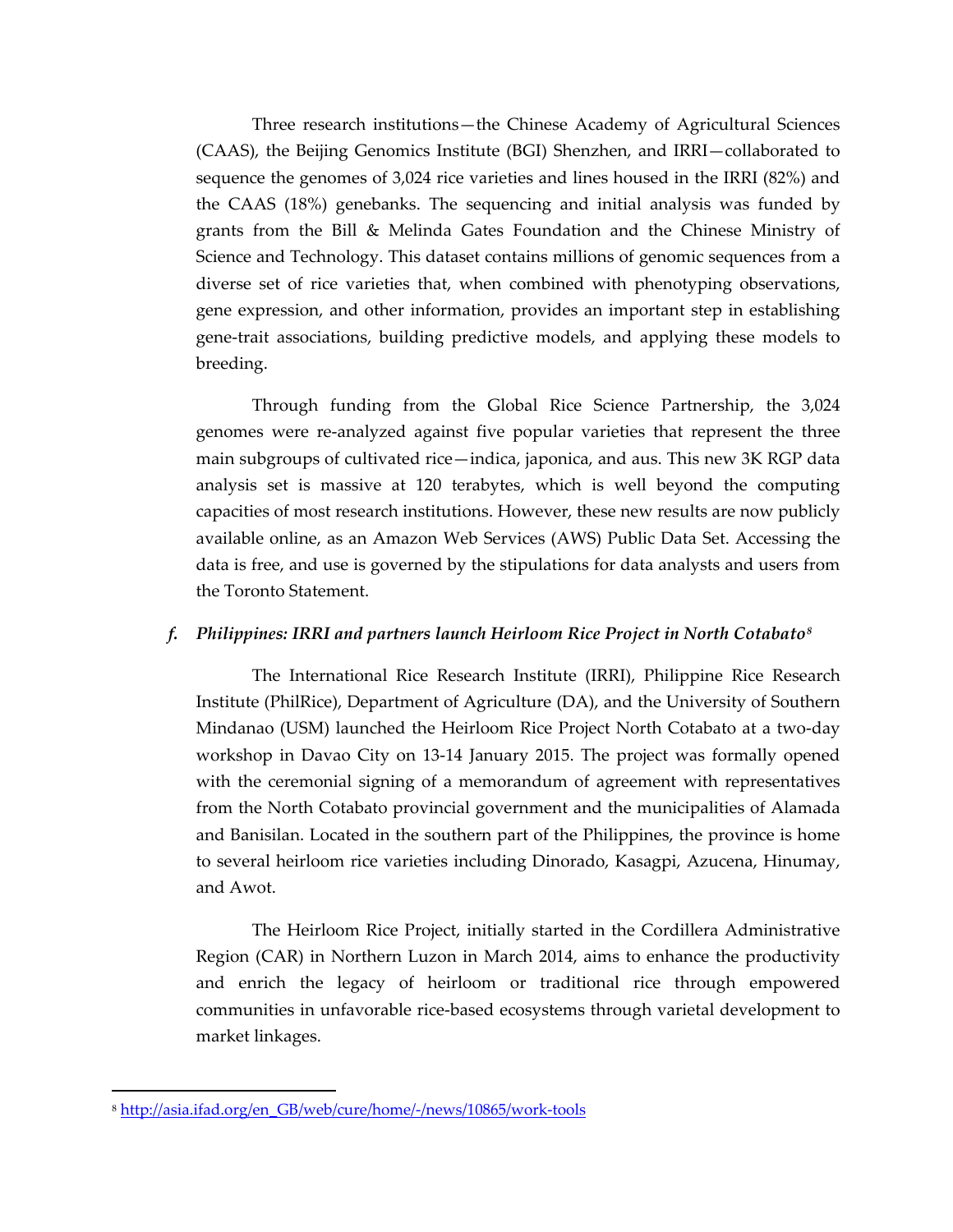## *g. EXPERT BATS FOR CRYO-CONSERVATION OF TAMARAW, PHILIPPINE DEER IN DOST FORUM[9](#page-7-0)*

An expert has stated in a National Academy of Science and Technology (NAST) roundtable discussion that native wildlife species which are genetically diverse, such as the tamaraw, Philippine deer, and small ruminants should be considered for cryo-conservation or the process of preserving cells by subjecting them to very low temperatures.

Dr. Lerma C. Ocampo, senior science research specialist at the Philippine Carabao Center, was one of the speakers at the discussion conducted last June 5 by NAST, an attached agency of the Department of Science and Technology (DOST). The discussion tackled the topic "Animal Genetic Resource Management and Cryobanking" and aims to develop policy recommendations for animal genetic resource conservation and guidelines on cryobanking in the Philippines.

## **III. TRADITIONAL CULTURAL EXPRESSION**

#### *a. The Indigo Project: Reviving the Art of Traditional Dye Weaving[10](#page-7-1)*

The Indigo Project promotes the development and implementation of environmental and social standards in hand-woven textiles production. It supports production and sourcing of environmentally friendly natural dyes and fibers, establishes eco-friendly product standards, and scales production of eco-textiles.

In the Philippine, NTFP-EP partnered with CustomMade Crafts Center (CMCC) as its integrated design and marketing arm to give project beneficiaries proper skills training that will allow them to combine modern technology with ageold practices. The goal is to produce world-class materials made of natural dye and fiber that can be promoted not only locally but to the international market as well.

Modi or Modern Indigenous, CMCC's banner program, for instance, is a lifestyle line that fuses traditional crafts with contemporary design and function. It is a synergy of Philippine tribal artisans and city-bred designers to make culture-

 $\overline{\phantom{a}}$ 

<span id="page-7-0"></span><sup>9</sup> [http://www.dost.gov.ph/knowledge-resources/news/44-2015-news/715-expert-bats-for-cryo](http://www.dost.gov.ph/knowledge-resources/news/44-2015-news/715-expert-bats-for-cryo-conservation-of-tamaraw-philippine-deer-in-dost-forum)[conservation-of-tamaraw-philippine-deer-in-dost-forum](http://www.dost.gov.ph/knowledge-resources/news/44-2015-news/715-expert-bats-for-cryo-conservation-of-tamaraw-philippine-deer-in-dost-forum)

<span id="page-7-1"></span><sup>&</sup>lt;sup>10</sup> <http://newsroom.globe.com.ph/press-release/lifestyle/indigo-project-reviving-art-traditional-dye-weaving>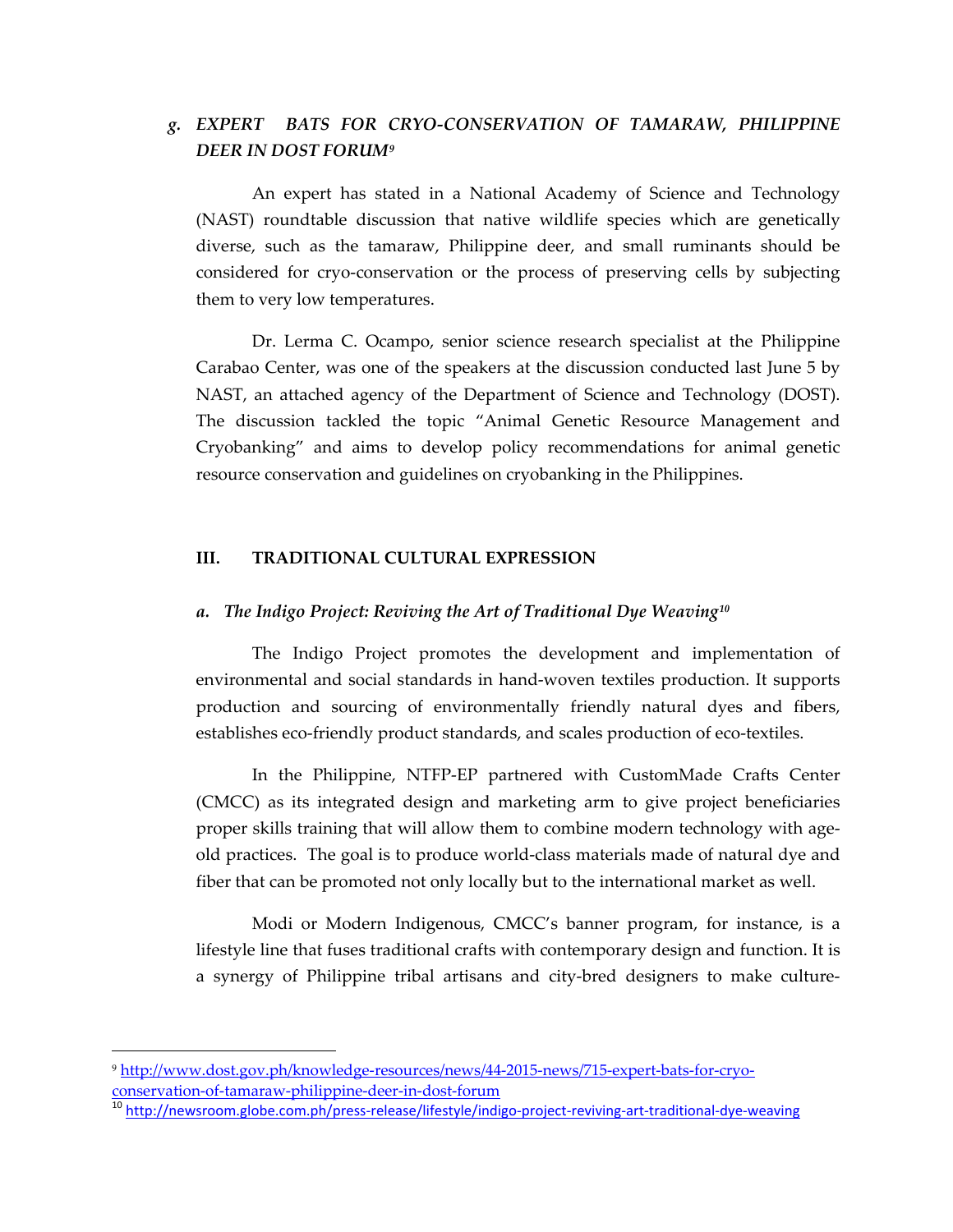bound crafts up to date. CMCC, incidentally is one of the social enterprises being supported by leading telecommunications company Globe Telecom.

xxx

l

Globe helped establish natural indigo dye powdering facilities not only in Aklan but also in Occidental Mindoro, Oriental Mindoro, Zamboanga, and Palawan.

By preserving this craft which is a traditional expression of the art and identity of indigenous and rural peoples, NTFP-EP, CMCC, and Globe are not only able to keep such customs alive but are also able to provide the communities a way to a better life in the face of growing marginalization.

## **2. Updates on Geographical Indications/ Collective Marks**

# *a. The Intellectual Property Office of the Philippines posted a Notice to Submit Comments and Invitation to the 3rd Public Consultation on the Revised Draft Rules and Regulations on Geographical Indication[11](#page-8-0)*

The Bureau of Trademarks of the Intellectual Property Office of the Philippines invited all the interested parties to the 3rd public consultation on the revised draft Rules and Regulations on Geographical Indication on June 25 and 26, 2015, 10 am, at the IPOPHL Multi-Purpose Hall, Intellectual Property Center, 28 Upper Mckinley Road, Mckinley Hill Town Center, Fort Bonifacio, Taguig City.

## *b. IPO, UNCTAD Sign Cooperation Deal On IP & Development[12](#page-8-1)*

The Intellectual Property Office of the Philippines (IPO) signed an agreement with the United Nations Conference on Trade and Development (UNCTAD) that establishes a longer-term cooperation between the two parties in the field of IP and development.

<span id="page-8-1"></span><span id="page-8-0"></span><sup>11</sup> [http://www.ipophil.gov.ph/releases/archive-2015/316-notice-to-submit-comments-and-invitation-to](http://www.ipophil.gov.ph/releases/archive-2015/316-notice-to-submit-comments-and-invitation-to-the-3rd-public-consultation-on-the-revised-draft-rules-and-regulations-on-geographical-indication)[the-3rd-public-consultation-on-the-revised-draft-rules-and-regulations-on-geographical-indication](http://www.ipophil.gov.ph/releases/archive-2015/316-notice-to-submit-comments-and-invitation-to-the-3rd-public-consultation-on-the-revised-draft-rules-and-regulations-on-geographical-indication) <sup>12</sup> [http://www.ipophil.gov.ph/releases/archive-2015/368-ipophl-unctad-sign-cooperation-deal-on-ip](http://www.ipophil.gov.ph/releases/archive-2015/368-ipophl-unctad-sign-cooperation-deal-on-ip-development)[development](http://www.ipophil.gov.ph/releases/archive-2015/368-ipophl-unctad-sign-cooperation-deal-on-ip-development)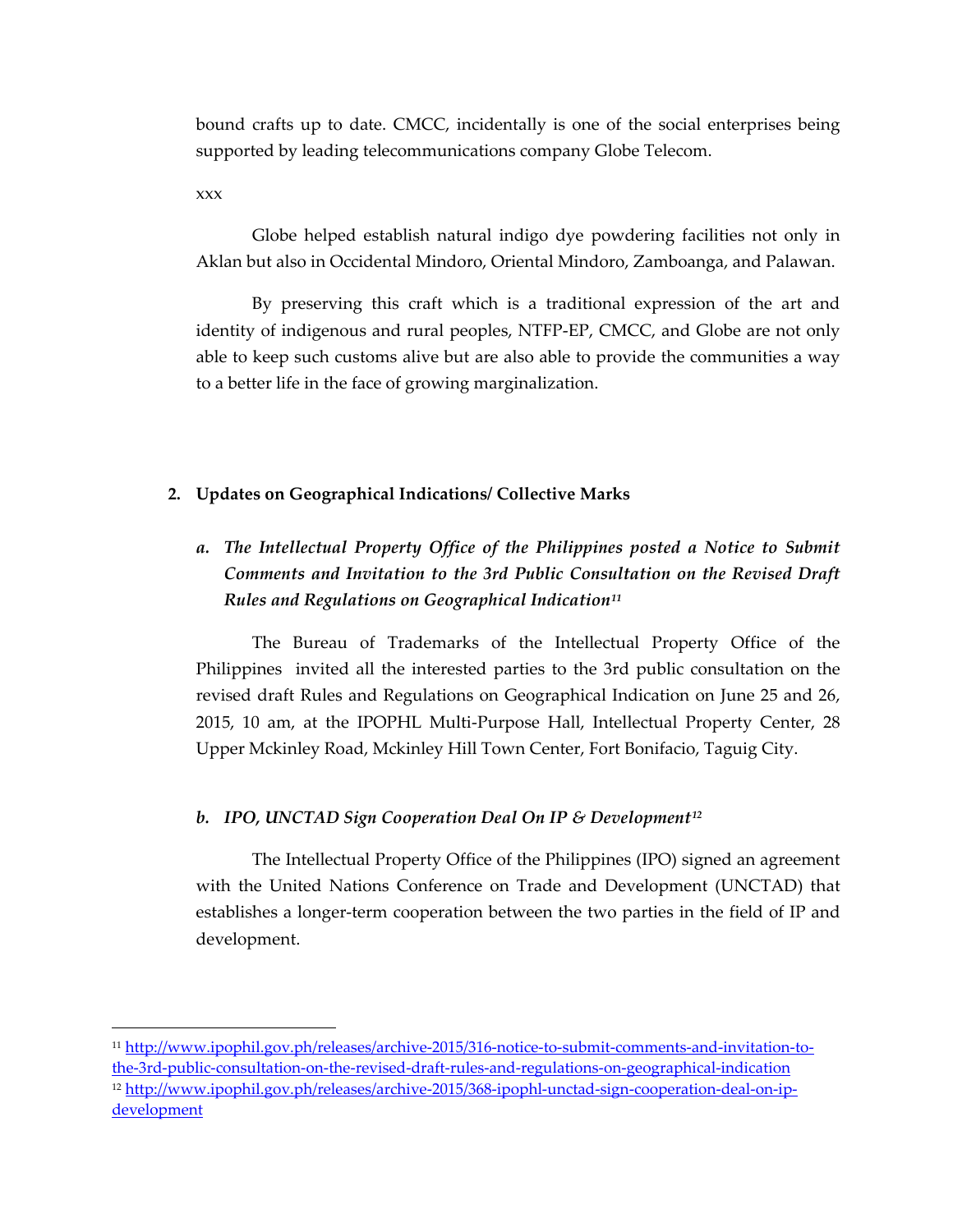The agreement allows the Philippines to engage longer with UNCTAD and benefit more from the UN agency's advisory services and capacity building activities on cross-cutting IP and development issues. UNCTAD has been providing technical assistance in the form of ad hoc advisory services and capacity building activities to the Philippines in various subject areas related to IP and development since 2013.

The issues at the intersection of IP and development include access to knowledge and access to medicine and with the link between IP and development proving to be crucial in other related and important areas such as food security, geographical indications and traditional knowledge, and climate change.

#### *c. EC: Include geographical indications in EU-PHL FTA[13](#page-9-0)*

The European Commission (EC) is urging its Philippine counterpart to include the use of geographical indications (GI) in the proposed European Union-Philippines free-trade agreement (EU).

Geographical indications, according to the World Trade Organization, are place names (in some countries also words associated with a place) used to identify the origin and quality, reputation or other characteristics of products.

#### *d. Political and Economic relations[14](#page-9-1)*

l

Negotiations for an EU-Philippines Free Trade Agreement were launched on 22 December 2015. A first round takes place in May 2016 in the EU. The aim is to conclude an agreement that covers a broad range of issues, including tariffs, nontariff barriers to trade, trade in services and investment, as well as trade aspects of public procurement, intellectual property, competition and sustainable development.

<span id="page-9-1"></span><span id="page-9-0"></span><sup>13</sup> <http://www.businessmirror.com.ph/2015/03/11/ec-include-geographical-indications-in-eu-phl-fta/> <sup>14</sup>http://eeas.europa.eu/delegations/philippines/eu\_philippines/political\_relations/political\_economic/inde [x\\_en.htm](http://eeas.europa.eu/delegations/philippines/eu_philippines/political_relations/political_economic/index_en.htm)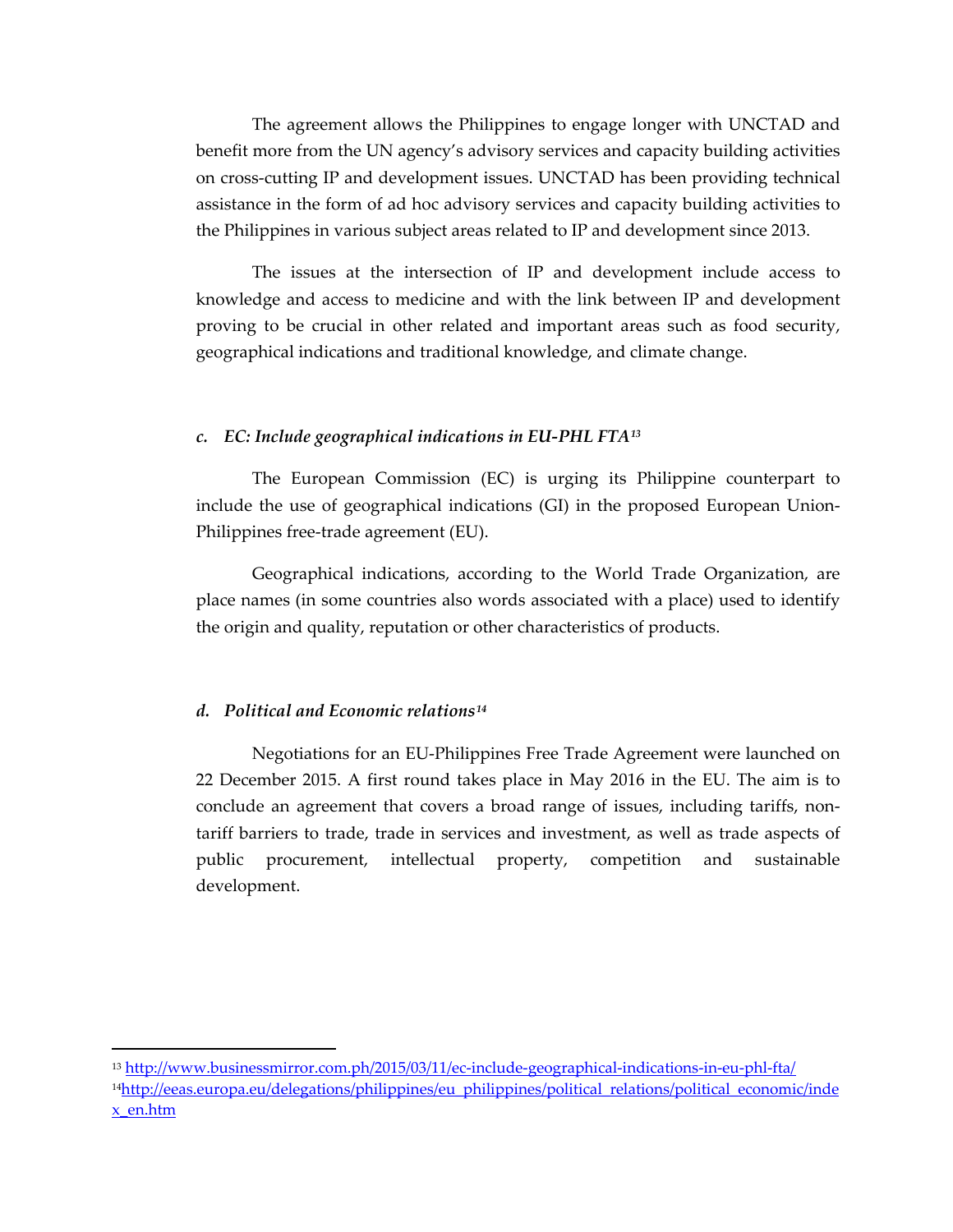## **3. Other Updates**

## *ASEAN Economic Community (AEC) Blueprint 2025[15](#page-10-0)*

The AEC Blueprint 2025, adopted by the ASEAN Leaders at the 27th ASEAN Summit on 22 November 2015 in Kuala Lumpur, Malaysia, provides broad directions through strategic measures for the AEC from 2016 to 2025. Along with the ASEAN Community Vision 2025, and the ASEAN Political-Security Community (APSC) Blueprint 2025 and the ASEAN Socio-Cultural Community (ASCC) Blueprint 2025, the AEC Blueprint 2025 forms part of ASEAN 2025: Forging Ahead Together. It succeeded the AEC Blueprint (2008-2015), which was adopted in 2007.

The AEC Blueprint 2025 provides for the following provision:

B.3. Strengthening Intellectual Property Rights Cooperation

31. Strategic measures include the following:

xxx

iv. Enhance regional mechanisms to promote asset creation and commercialization, including the development of supporting schemes for Micro, Small and Medium Enterprises (MSME) and creative sectors through the following key measures:

xxx

c. Promote the commercialization of geographical indication (GI) products in ASEAN by improving the capacity of the productive sector in the development of protection and branding strategies; and

d. Promote a protection mechanism for GIs and genetic resources, traditional knowledge, and traditional cultural expressions (GRTKTCE) and assist in their protection in ASEAN and foreign markets.

<span id="page-10-0"></span><sup>15</sup> <http://asean.org/asean-economic-community/>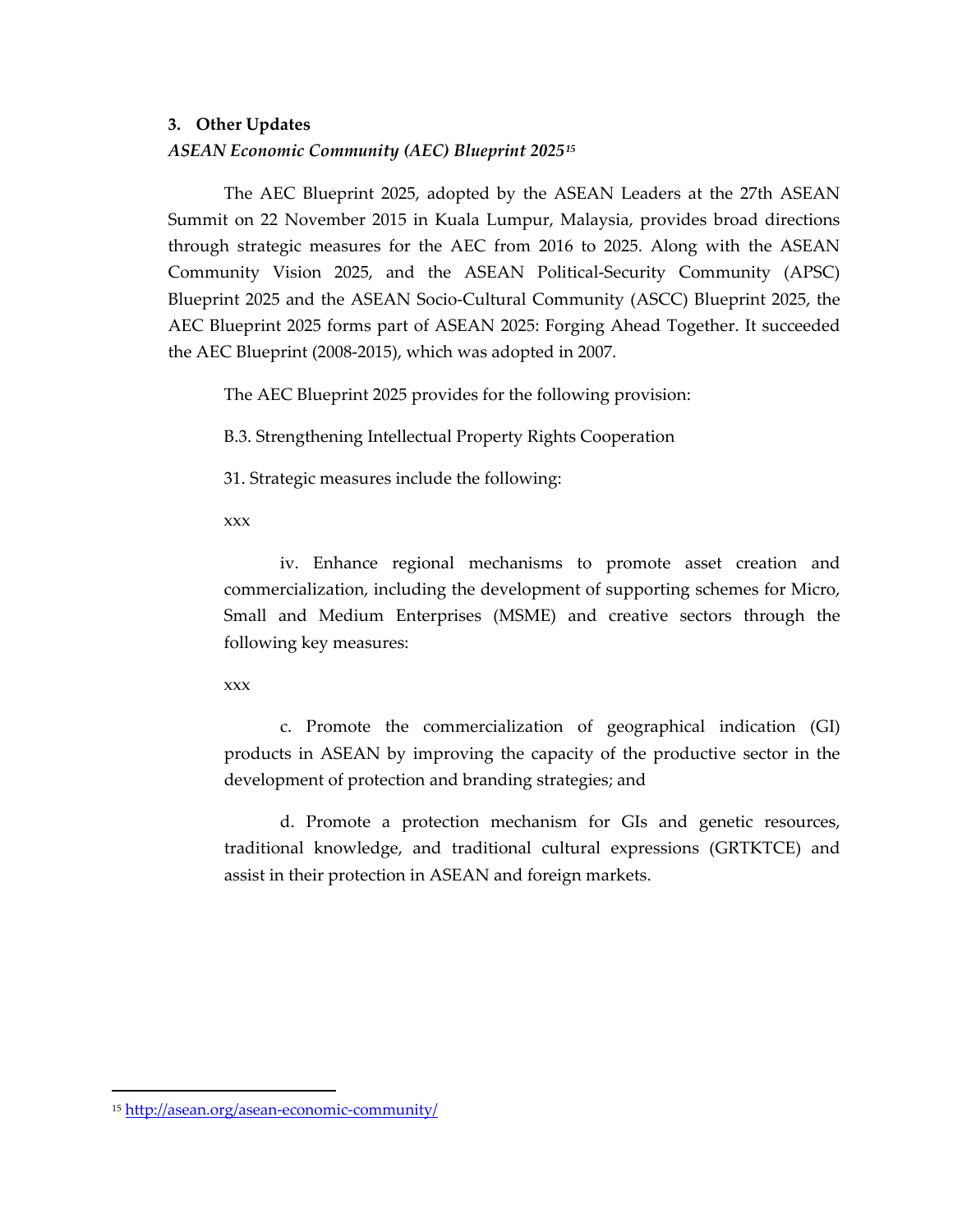#### *Philippines, Mexico sign strengthened IP cooperation deal at APEC[16](#page-11-0)*

The Philippines and Mexico signed a new and expanded intellectual property (IP) cooperation agreement that aims to assist in growing trade and transfer of innovation between the two countries.

The agreement builds on the technical collaboration agreement signed by the Philippines and Mexico in September 2013 in Geneva, Switzerland. Under the agreement, the IPOPHL and the Mexican Institute of Industrial Property (IMPI) vowed to work together to promote innovation, creativity and technological advancement. The two IP offices agreed to cooperate to ensure the proper administration, protection, use and enforcement of industrial property rights such as invention patents, utility models, industrial designs, trademarks and geographical indications.

#### *IPOPHL-UKIPO strengthen ties on IP enforcement[17](#page-11-1)*

Officials of the Intellectual Property Office of the Philippines (IPOPHL) and the Intellectual Property Office of the United Kingdom (UKIPO) met on 15 March 2016 to discuss the work program between the two offices as stipulated in the Memorandum of Understanding (MOU) signed in 8 October 2015 in Geneva, Switzerland. Included in the work program is a workshop on enforcement measures for online infringement, participation in relevant trainings of both offices, and an exchange of personnel under a study visit program.

## *PH-JP Strengthens Bilateral Cooperation through IP Work Program[18](#page-11-2)*

The Philippines and Japan through the Intellectual Property Office of the Philippines (IPOPHL), Japan Patent Office (JPO) and the Japan External Trade Organization (JETRO) held a bilateral meeting last 9-10 February 2016 to discuss the work program to be undertaken by IPOPHL and JPO under the Memorandum of Cooperation (MOC) covering IP cooperation signed in May 2015.

<span id="page-11-0"></span><sup>16</sup> [http://www.ipophil.gov.ph/releases/archive-2015/350-philippines-mexico-sign-strengthened-ip](http://www.ipophil.gov.ph/releases/archive-2015/350-philippines-mexico-sign-strengthened-ip-cooperation-deal-at-apec)[cooperation-deal-at-apec](http://www.ipophil.gov.ph/releases/archive-2015/350-philippines-mexico-sign-strengthened-ip-cooperation-deal-at-apec)

<span id="page-11-1"></span><sup>&</sup>lt;sup>17</sup> [http://www.ipophil.gov.ph/releases/2014-09-22-06-26-21/417-ipophl-ukipo-strengthen-ties-on-ip](http://www.ipophil.gov.ph/releases/2014-09-22-06-26-21/417-ipophl-ukipo-strengthen-ties-on-ip-enforcement)[enforcement](http://www.ipophil.gov.ph/releases/2014-09-22-06-26-21/417-ipophl-ukipo-strengthen-ties-on-ip-enforcement)

<span id="page-11-2"></span><sup>&</sup>lt;sup>18</sup> [http://www.ipophil.gov.ph/releases/2014-09-22-06-26-21/409-ph-jp-strengthens-bilateral-cooperation](http://www.ipophil.gov.ph/releases/2014-09-22-06-26-21/409-ph-jp-strengthens-bilateral-cooperation-through-ip-work-program)[through-ip-work-program](http://www.ipophil.gov.ph/releases/2014-09-22-06-26-21/409-ph-jp-strengthens-bilateral-cooperation-through-ip-work-program)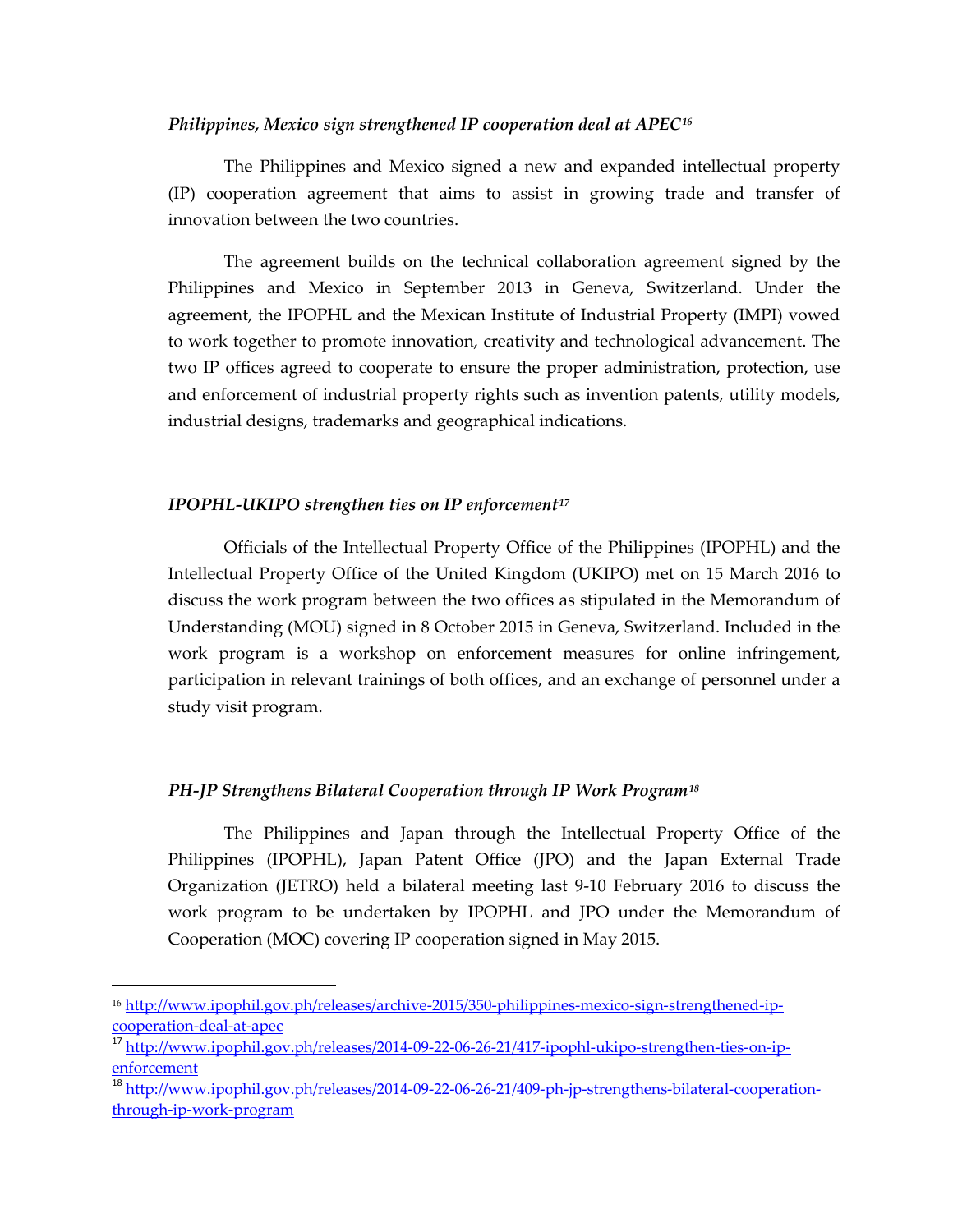The work program allows an exchange of knowledge and training schemes between the two IP offices aimed to further enhance the capacity of patent examiners, speed up the examination process, and improve the quality of examination.

#### *IPOPHL Inks Cooperation Agreement with INTA[19](#page-12-0)*

The Intellectual Property Office of the Philippines (IPOPHL) signed a cooperation agreement with the global organization of trademark owners and legal advisors, the International Trademark Association (INTA) on 4 May 2015.

Signed on the sidelines of the 137th INTA Annual Meeting in San Diego, California, the cooperation agreement has established a framework for broader cooperation between the two parties in the areas of promotion, protection and enforcement of trademarks, research and information, and capacity-building. It has also strengthened the link between the government and the private sector as INTA represents the world's top global brands.

#### *IPSO Angeles holds IPR BOS at DTI's Food Packaging and Labeling Training[20](#page-12-1)*

IPFOU Field Specialist Ms. Marirose Lozano gave the group an overview of the various type of intellectual property, namely patent, industrial design, utility model and copyright. Aware of the relevance in the business operation of the group, Ms. Lozano tackled Trademarks in detail by discussing, among others, kinds of trademarks according to distinctiveness, criteria for registrability, application requirements and process, as well as fees. She also emphasized the importance of IP as a tool for product development.

#### *PH Pilots Inventor Assistance Program[21](#page-12-2)*

The Philippines was selected by the World Economic Forum (WEF) and the World Intellectual Property Organization (WIPO) to be one of the pilot countries for the

<span id="page-12-0"></span><sup>&</sup>lt;sup>19</sup> <http://www.ipophil.gov.ph/releases/archive-2015/319-ipophl-inks-cooperation-agreement-with-inta>

<span id="page-12-1"></span><sup>20</sup> [http://www.ipophil.gov.ph/releases/2014-09-22-06-26-21/406-ipso-angeles-holds-ipr-bos-at-dti-s-food](http://www.ipophil.gov.ph/releases/2014-09-22-06-26-21/406-ipso-angeles-holds-ipr-bos-at-dti-s-food-packaging-and-labeling-training)[packaging-and-labeling-training](http://www.ipophil.gov.ph/releases/2014-09-22-06-26-21/406-ipso-angeles-holds-ipr-bos-at-dti-s-food-packaging-and-labeling-training)

<span id="page-12-2"></span><sup>21</sup> [http://www.ipophil.gov.ph/releases/2014-09-22-06-26-21/400-ph-to-pilot-wef-and-wipo-s-inventors](http://www.ipophil.gov.ph/releases/2014-09-22-06-26-21/400-ph-to-pilot-wef-and-wipo-s-inventors-assistance-program)[assistance-program](http://www.ipophil.gov.ph/releases/2014-09-22-06-26-21/400-ph-to-pilot-wef-and-wipo-s-inventors-assistance-program)